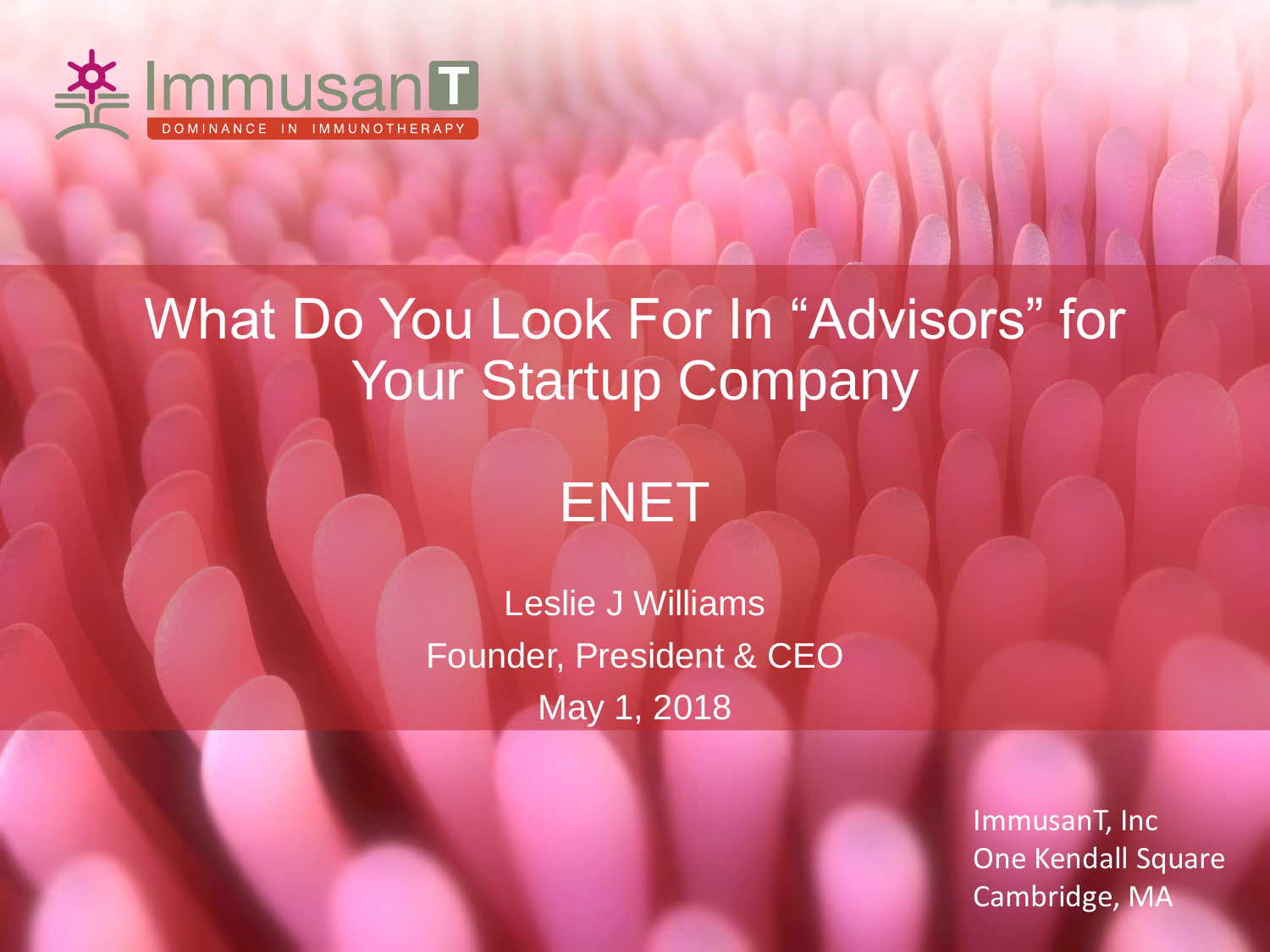## **Who Am I and Why AM I Here**



- **25+ years industry experience**
- **Early Stage Start-Up**
	- Founder & CEO: ImmusanT Inc.
	- Co-Founder & CEO: Amplicea Therapeutics
	- Former President & CEO: Ventaira Pharmaceuticals (sold)
	- Director of Marketing: INO Therapeutics (acquired by Ikaria and then Mallencrodt)
	- OptimizOR: sold to Datex-Ohmeda (while in grad school)
- **Venture Capital**
	- Venture Partner Battelle Ventures
- **Big Company/Commercial Experience**
	- GSK
	- Merck
	- Datex-Ohmeda
- **Board of Directors**: Hepregen Corp.; CDI BioScience; TCN, Executive Board of the University of Iowa school of Pharmacy; ImmusanT
- Co-Chair: BIO International 2018
- **Consultant:** Genomic Healthcare Strategies
- **Mentor: Propel Careers and BU Kindle**
- **Editorial Reviewer: Life Science Leader (LSL) and The Journal of Advanced Therapies and Medical Innovation Sciences**
- **Clinical Experience**: Duke, Medical College of VA, U of I
- **Education**
	- MBA, Washington University
	- BS, Honors Biology/Nursing, U of I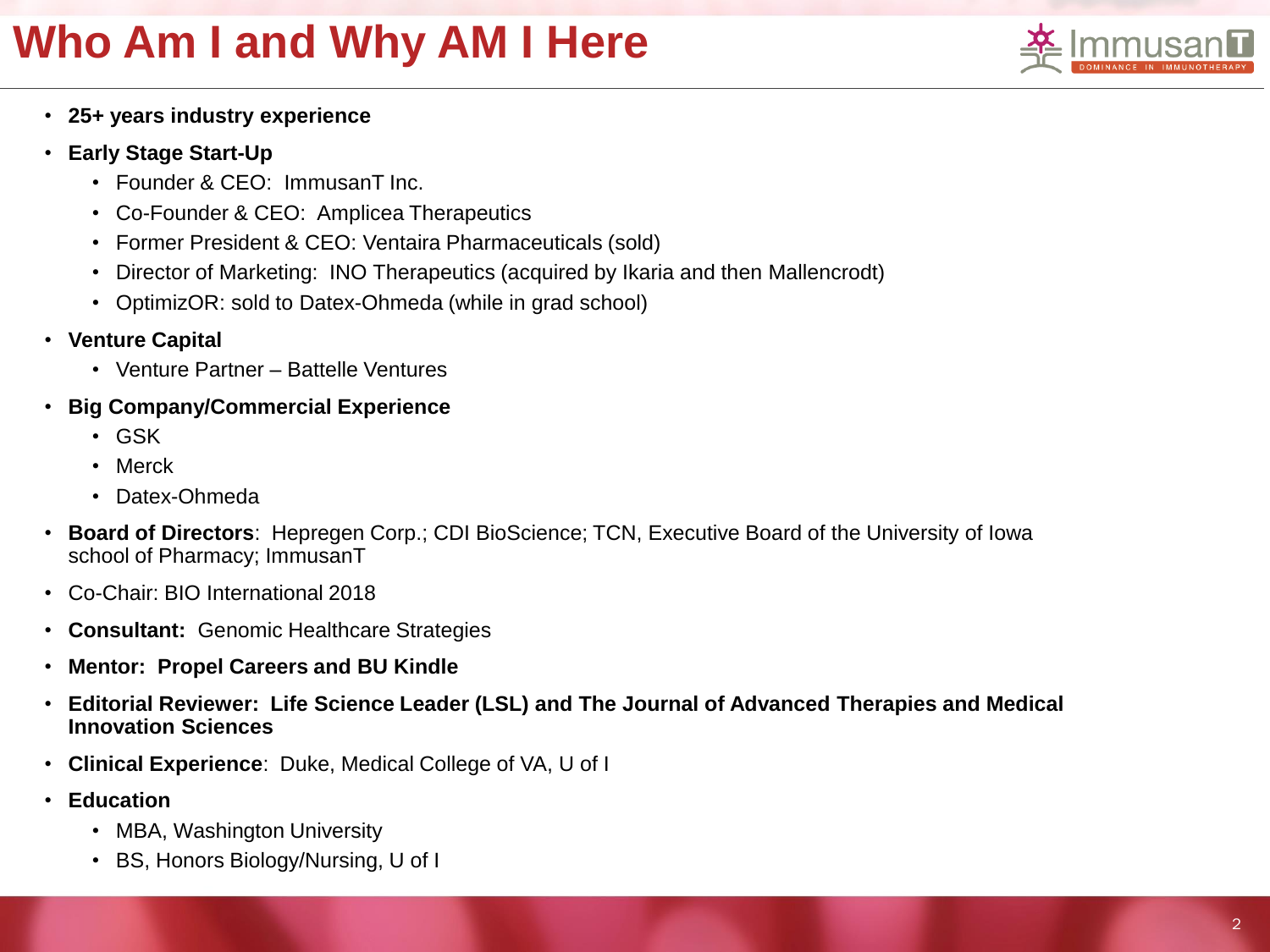#### **ImmusanT Highlights**



**Autoimmune Diseases**

#### • **The Latest Front in the War on Healthcare Spending**

- o Second highest cause of chronic illness in the United States; affects 50M Americans
- o *Type 1 Diabetes*: 500k+ children (<14y.o.) diagnosed annually worldwide; \$25B+ market
- o *Celiac Disease*: >1% of global population; 3M cases in US; \$3B+ market

**Opportune Time for ESIT**

- **Epitope-Specific Immuno-Therapy for HLA-mediated Autoimmune diseases**
	- o Targeted therapy for long-term clinical improvement without non-specific immune suppression
	- o Technological advances enable pivotal progress for epitope identification and development of peptide-based therapeutic vaccines

**Differentiated Platform**

• **An HLA-agnostic, Fresh blood-based Proprietary Discovery Engine**  o Identification of HLA-peptide-T-cell interactions with proprietary biomarkers & algorithms o A high-throughput platform for definitive mapping of hierarchy of immunodominant epitopes

**Demonstrated Success**

- **Technology validated in patients: matured, robust and poised for expansion** o Proof-of-concept efficacy in celiac disease provides template for discovery, optimization of peptide dose and route of administration
	- o Robust patent IP estate of >130 granted, pending and licensed patents

#### **Innovative Leadership**

- **Experienced, Tenacious and Successful Team**
	- o Strong scientific, clinical and commercial background
	- o SAB comprised of world-leading clinical and scientific KOLs
	- o Industry-leading Investors guiding corporate strategy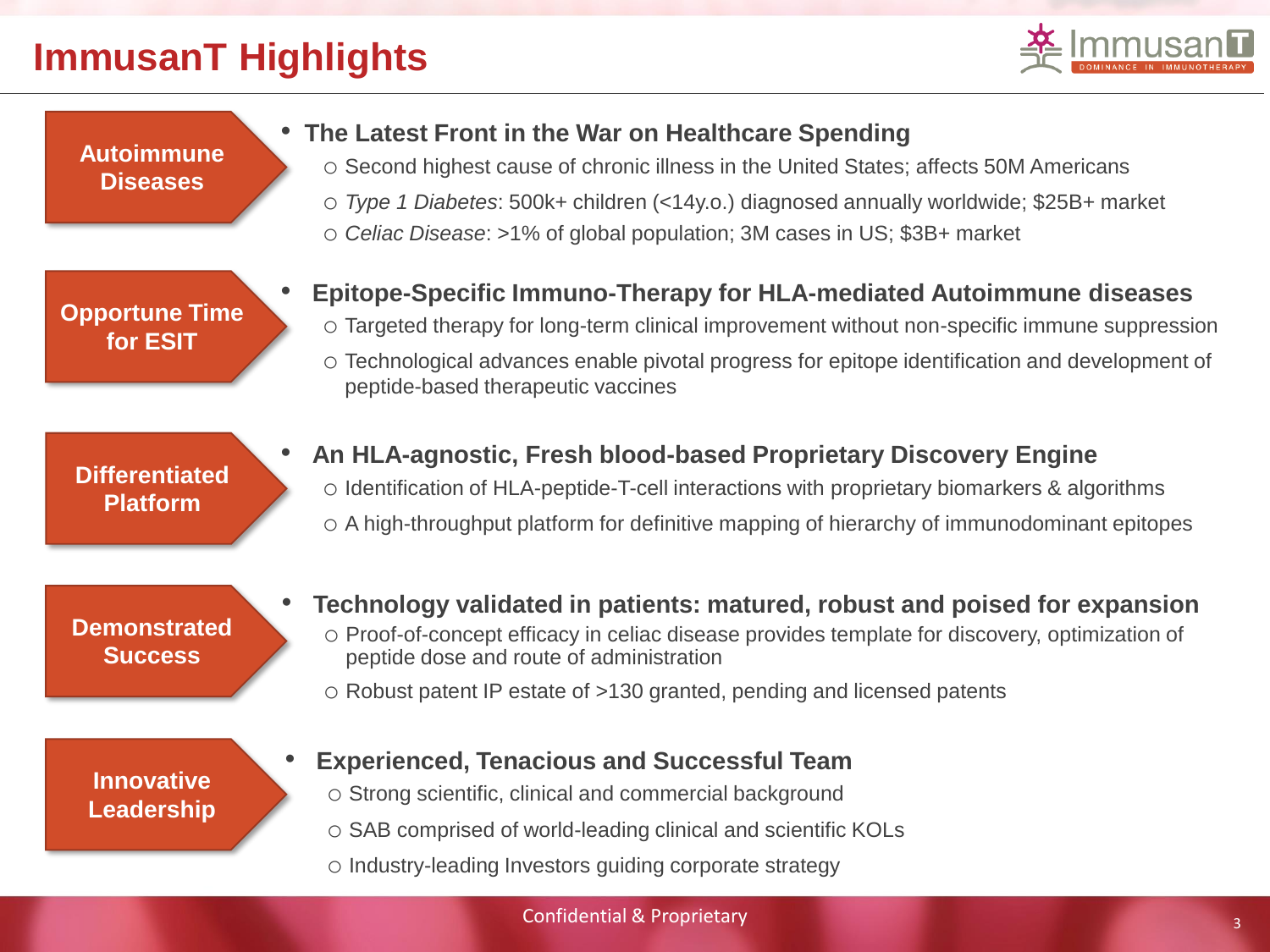#### **ImmusanT's History**



\$80M Raised, >130 Patents, 1 Vaccine tested in ~150 Patients to date

| <b>Date</b>    | <b>Comments</b>                                                                                                       |  |  |
|----------------|-----------------------------------------------------------------------------------------------------------------------|--|--|
| 2000 - 2009    | Discovery (immunodominant peptides – composition)<br><b>Oxford University/WEHI</b>                                    |  |  |
| 2010           | Company founded and operations established in Cambridge, MA                                                           |  |  |
| 2010           | Angel Investor, \$1M USD; Pre-IND meeting held                                                                        |  |  |
| December, 2011 | Series A, \$20M USD                                                                                                   |  |  |
| 2012           | Initiation of Phase 1B (1002) in AUS/NZ and Phase 1B (1003) in USA                                                    |  |  |
| 2013           | Collaboration with Joslin diabetes center - T1D discovery study                                                       |  |  |
| 2014           | Phase 1B AUS/NZ (1002) Completed; Standalone Diagnostic Identified                                                    |  |  |
| December, 2014 | Series B, \$12.5M USD                                                                                                 |  |  |
| 2015           | Phase 1B (1003) USA study completed; Phase 1B AUS (1004) Dosing Study<br>Initiated                                    |  |  |
| 2016           | Type C Meeting – FDA                                                                                                  |  |  |
| 2017           | Lancet Gastro – results of Phase 1B; Completed Phase 1B (1004) Dosing<br>Study; Results 1004 published - eBioMedicine |  |  |
| November, 2017 | Series C, \$40M USD                                                                                                   |  |  |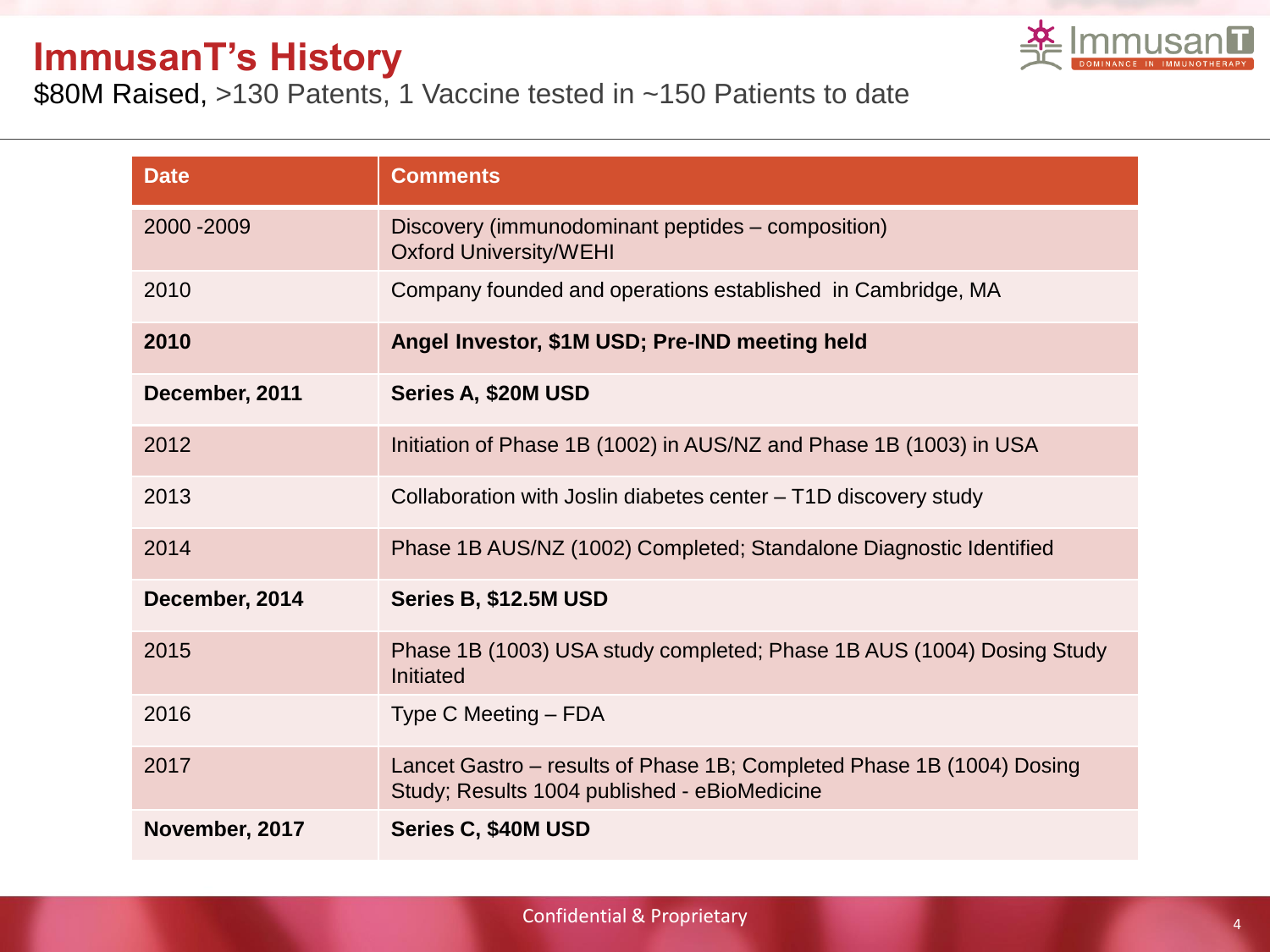## **Build Your Circle of Trust & Influence**



Board of Directors Market Access Advisors Clinical and Regulatory Advisors Mentors Company Building a network of advisors from many disciplines for your startup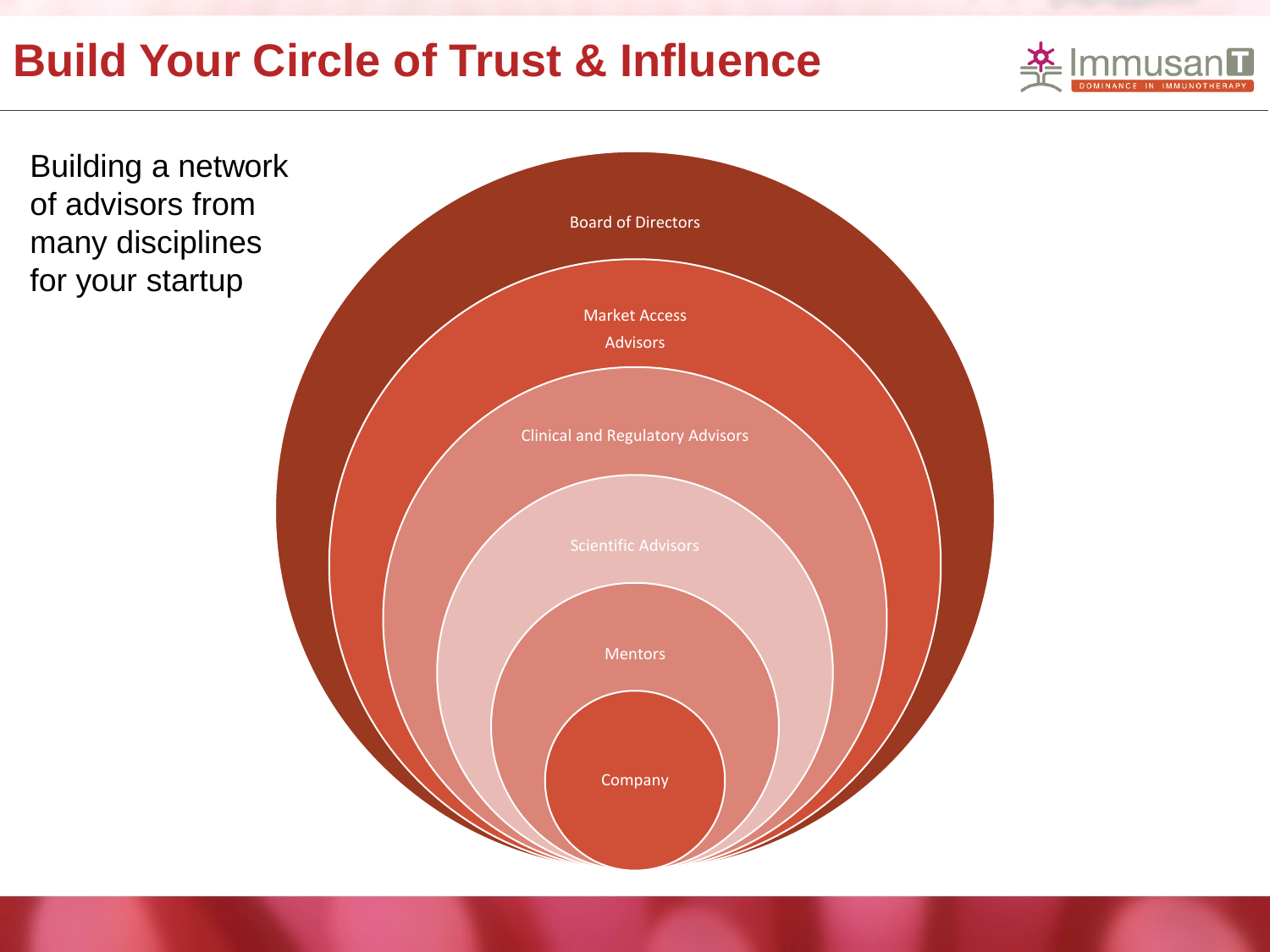### **Mentor Advisors**



- **Other entrepreneurs who have been there**
	- **Level of success has no bearing on whether he/she will make a good advisor**
	- **Learn a lot from failure – be sure to hear from at least 1 person who has failed**
		- **Ideally someone who has failed and succeeded**
- **Willingness to truly engage**
	- **Offer tangible, actionable advice**
- **Understand priorities and goals**
- **Aligned values**
- **Keep them informed – they can only help if they understand the challenges**
- **Remember, fame and reputation won't help if they are not committed to helping support you**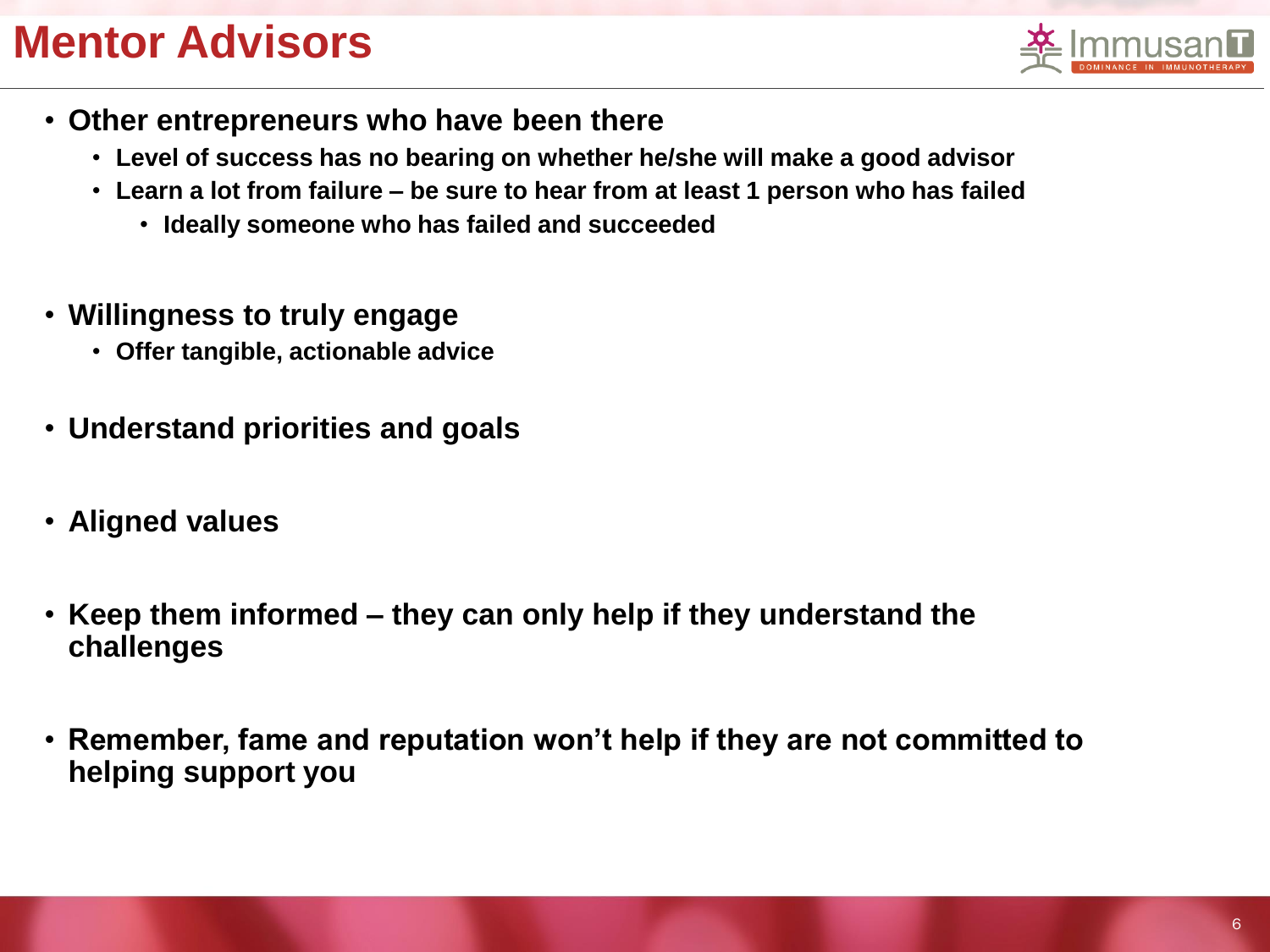### **Go-to Crew**



- **Initially these are externally sourced and you eventually bring the role/person inside**
	- **Scientific**
		- **Credibility**
	- **Clinical**
		- **Guidance**
		- **Go slow to go fast**
		- **Capital efficiency**
	- **Regulatory**
		- **Critical expertise and guidance**
			- **Avoid landmines**
			- **Strategy/risk mitigation**
	- **Market Development**

*Life is too short: Work with people you like and respect!!!*

*Don't grow too fast too early*

**Select the right team Core competency Can they handle uncertainty Commitment Flexibility Perseverance Same vision and alignment Experience / personality fit (complementary) Do you like them?**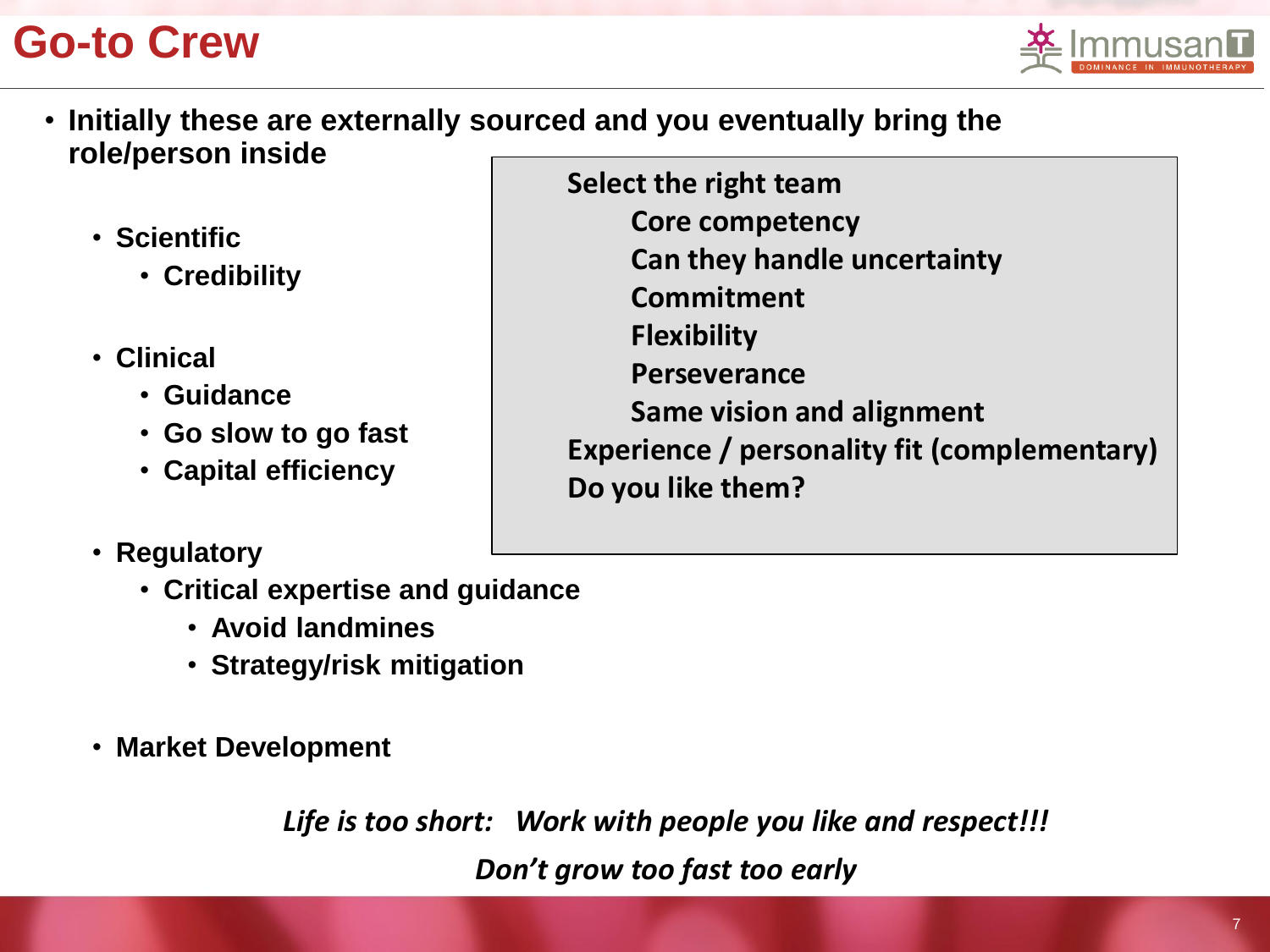**Capital Sources – Future Turf Wars?**



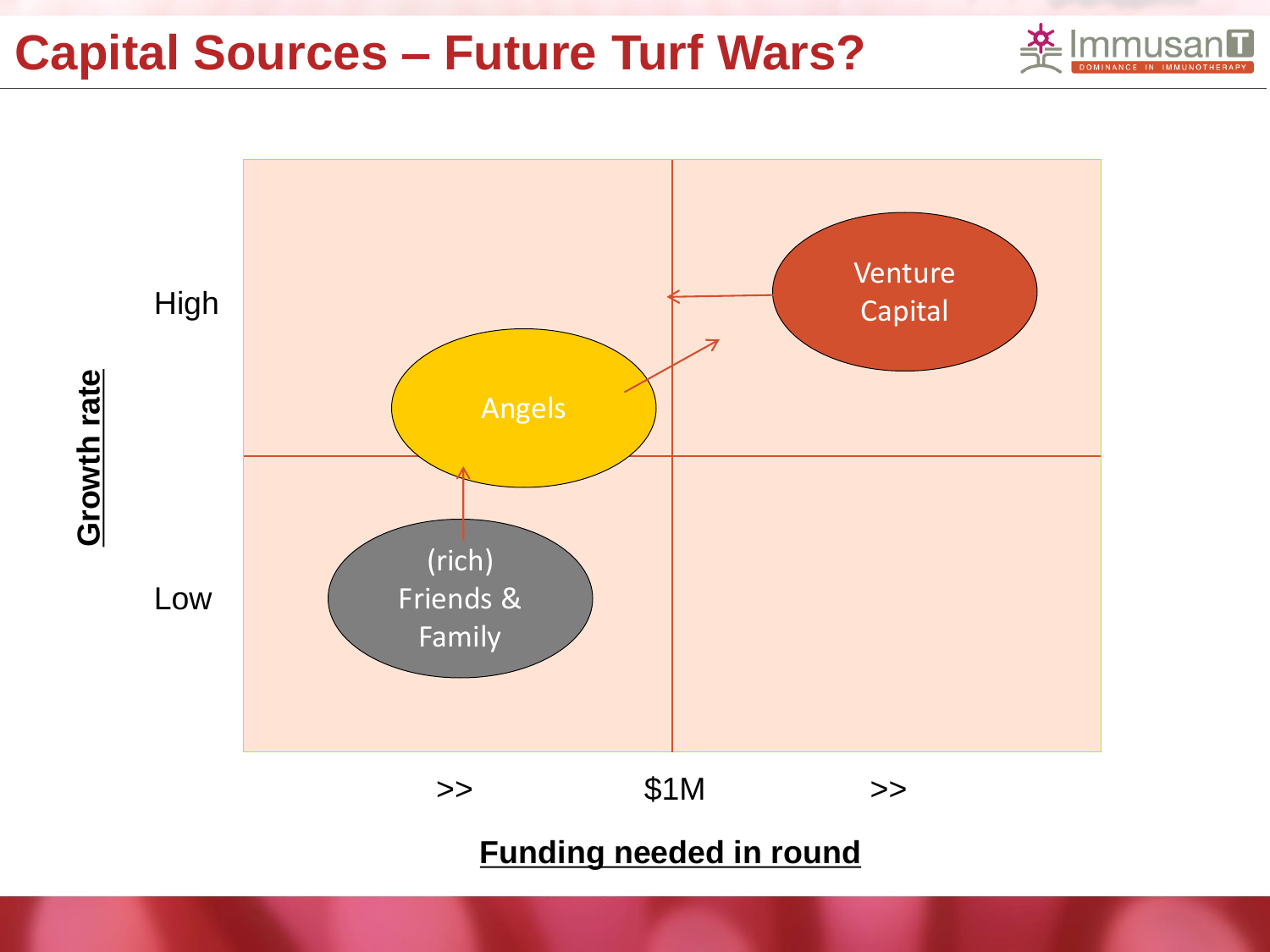# **Startup to More Advanced Stage – Needs Evolve**



| <b>Skill</b>                       | Low | Often<br>operational                       | Financing,<br>governance, maybe<br>operational |
|------------------------------------|-----|--------------------------------------------|------------------------------------------------|
| <b>Focus</b>                       | N/A | Less focus<br>8-10 deals/year              | Sector focused<br>1-2 deals/year               |
| <b>Network</b>                     | N/A | <b>Broad</b>                               | Focused, but<br>deep                           |
| <b>Financing</b><br><b>M&amp;A</b> | N/A | Often early<br>stage<br>experience<br>only | Experienced in<br>follow-on<br>financing       |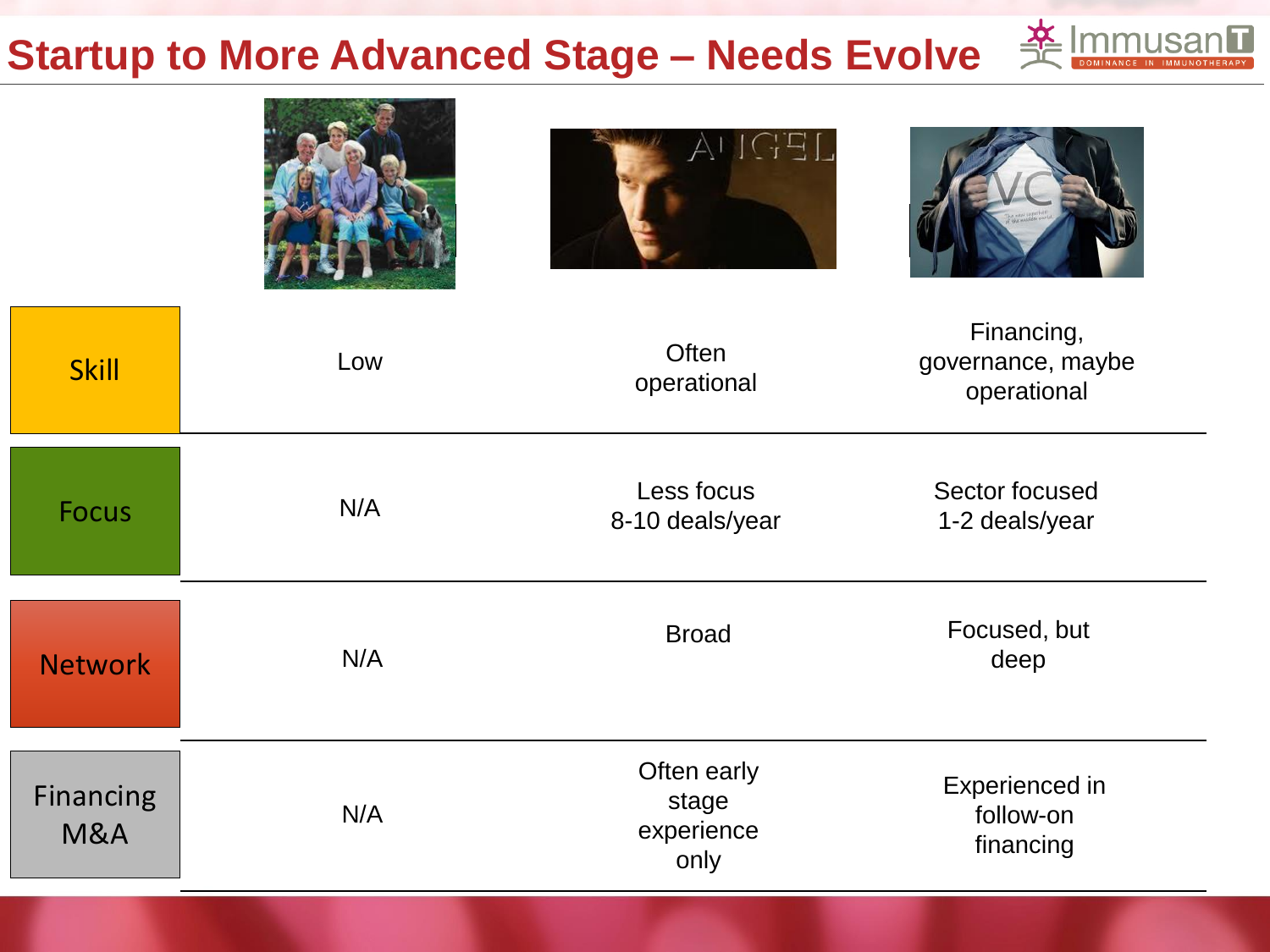## **Key Experience**



- Experience
	- Depends on the technology and the stage
	- Remember: Fame and reputation won't help if they can't commit the time
- Generally
	- Operational experience is critical
	- Someone who has built a company in the CURRENT environment
	- Someone who has raised money (private and public) in the CURRENT environment
	- Someone who has lead a company developing a transformational technology
		- There are no pathways to fall back on you create!
		- Foresight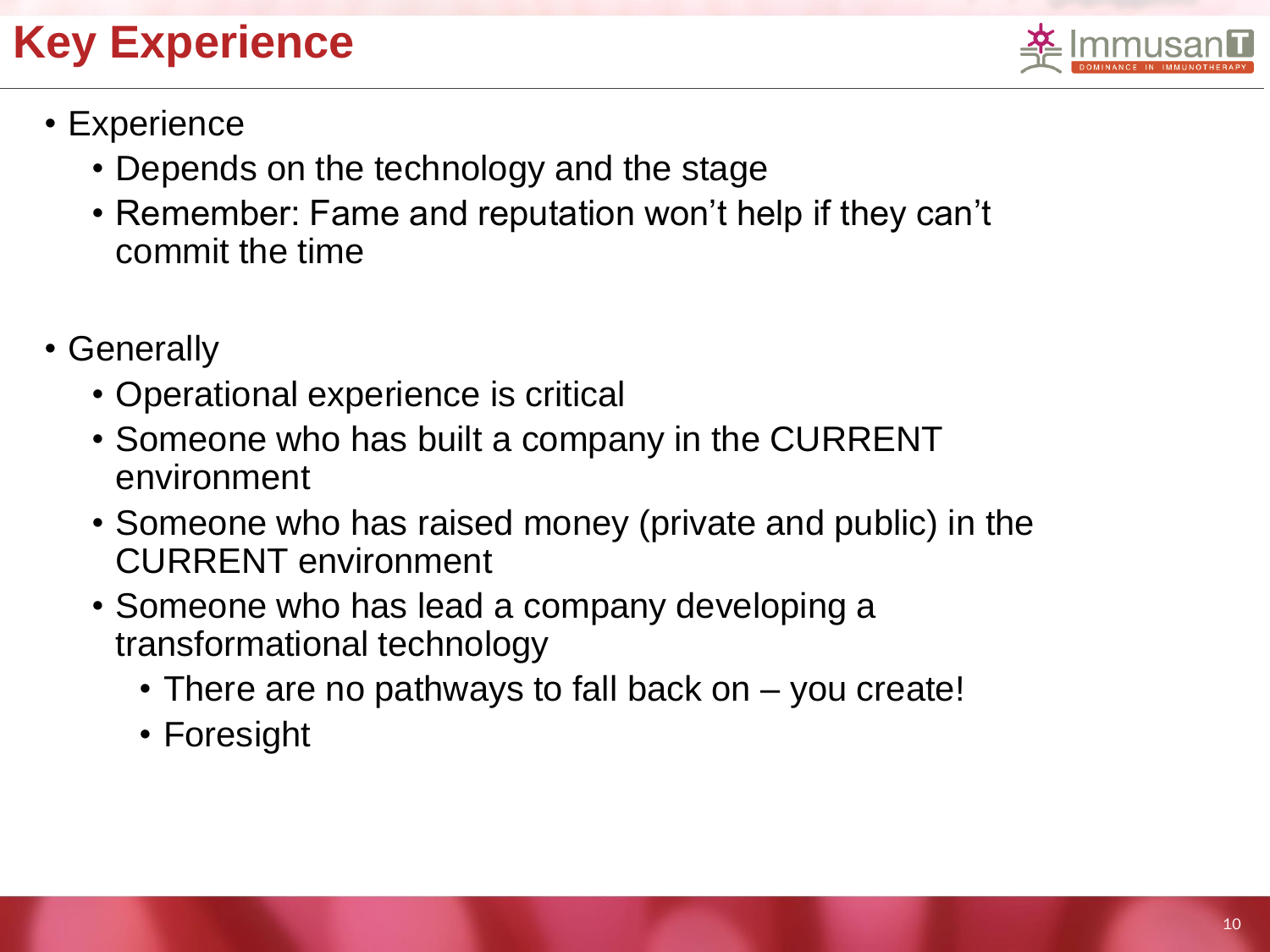

- Genuinely interested and engaged
- Committed
- Connected
- High Emotional Intelligence
- Aligned Values
- High integrity
- Cultural fit
- Someone you respect